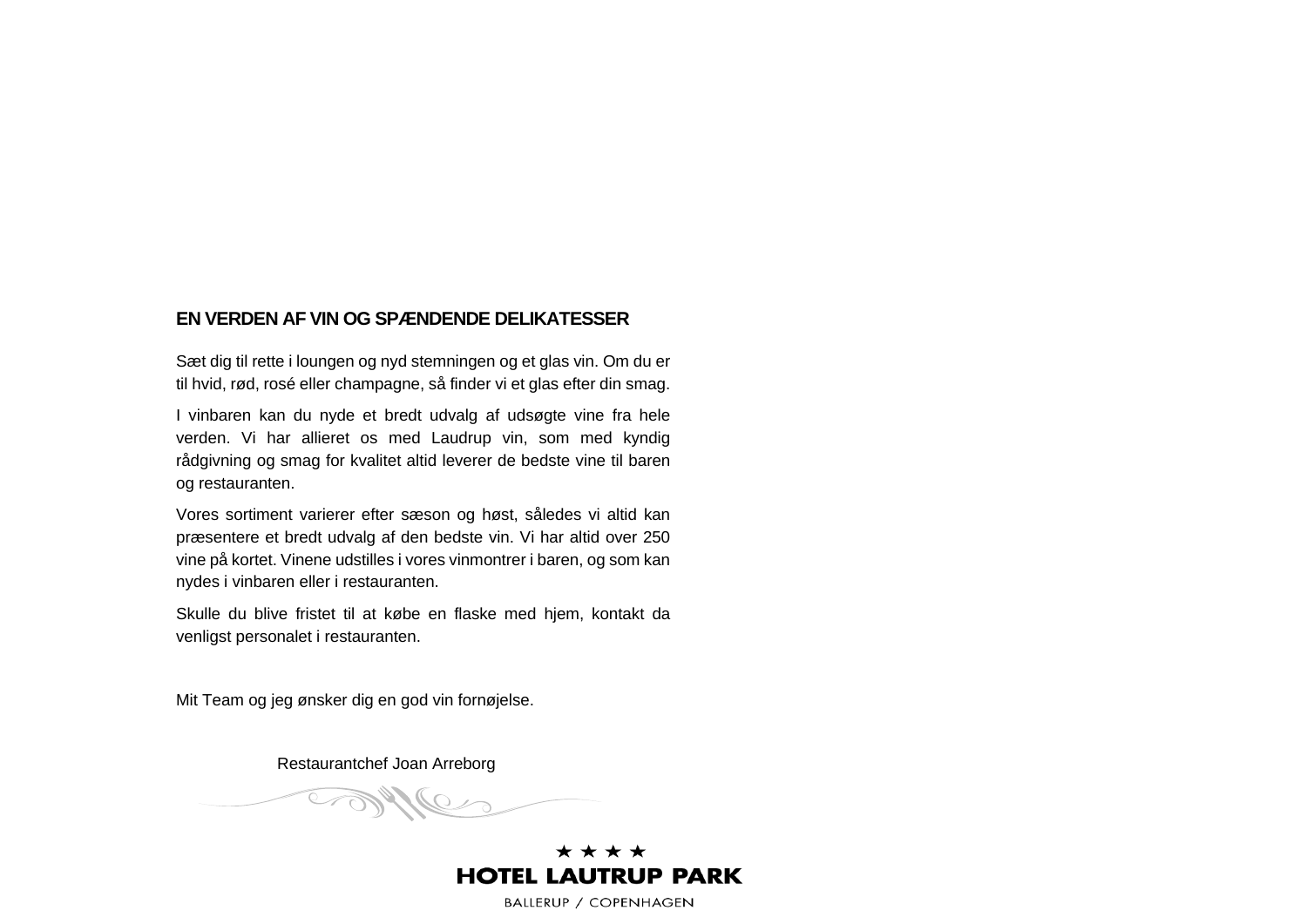## **BARMENU**  *SNACKS & SPECIALITETER*

| <b>Friteret Kartofler / Fried Potatos</b><br>letrøget mayonnaise / smoked mayo                            | 65. - |
|-----------------------------------------------------------------------------------------------------------|-------|
| Oliven / Olives<br>2 slags saltet / 2 types salted                                                        | 35. - |
| Okse Bresaoula / Beef Bresaoula<br>med parmesan og citronolie / with parmesan and lemon oil               | 88. - |
| Jamon Sortfodsskinke / Jamon Blackfoot ham<br>med pesto og grillet brød /<br>with pesto and grilled bread | 88. - |
| Hvidløgsbruchetta / Garlic Bruchetta<br>med tomat og basilikum /<br>with tomato and basil                 | 72. - |

| <b>Cheeseburger / Cheese Burger</b><br>med oksekød, ost, bacon, tomat, løg, agurk, mayo, pommes frites og<br>pebermayo/<br>beef, cheese, bacon, tomato, onion, cucumber, mayo,<br>french fries and pepper mayo                                                                  | $142, -$ |
|---------------------------------------------------------------------------------------------------------------------------------------------------------------------------------------------------------------------------------------------------------------------------------|----------|
| Okse Panini / Beef Panini<br>hjemmebagt brød, pulled beef, pesto, syltede løg, tomat, ost,<br>pommes frites og pebermayo /<br>grilled homebaked bread with chili mayo,<br>spicy long-term braised beef brisket, salad, pickled onion,<br>tomatoes, french fries and pepper mayo | $152, -$ |
| Crispy Kyllingburger / Crispy Chicken Burger<br>med kylling, bacon, salat, tomat, agurk og karrydressing,<br>pommes frites og krydret tomatmayo /<br>with chicken, bacon, salad, tomato, cucumber, currydressing,<br>french fries and tomatomayo                                | 142. -   |
| Røget Laksesandwich / Smoked salmon sandwich<br>sandwichbolle smurt med pesto, røget laks, salat og agurk /<br>sandwich bun with pesto, smoked salmon, salad and cucumber                                                                                                       | 98. -    |
| <b>Skinke/oste sandwich / Ham/Cheese sandwich</b><br>sandwichbolle smurt med mayonnaise, parmaskinke, vesterhavsost, salat,<br>tomat og agurk<br>sandwich bun with mayo, parma ham, Cheese, salad,<br>tomato and cucumber                                                       | 98. -    |
| <b>Pommes Frites / French Fries</b>                                                                                                                                                                                                                                             | 45. -    |

med dip / *with dip* 

## \*\*\*\* **HOTEL LAUTRUP PARK**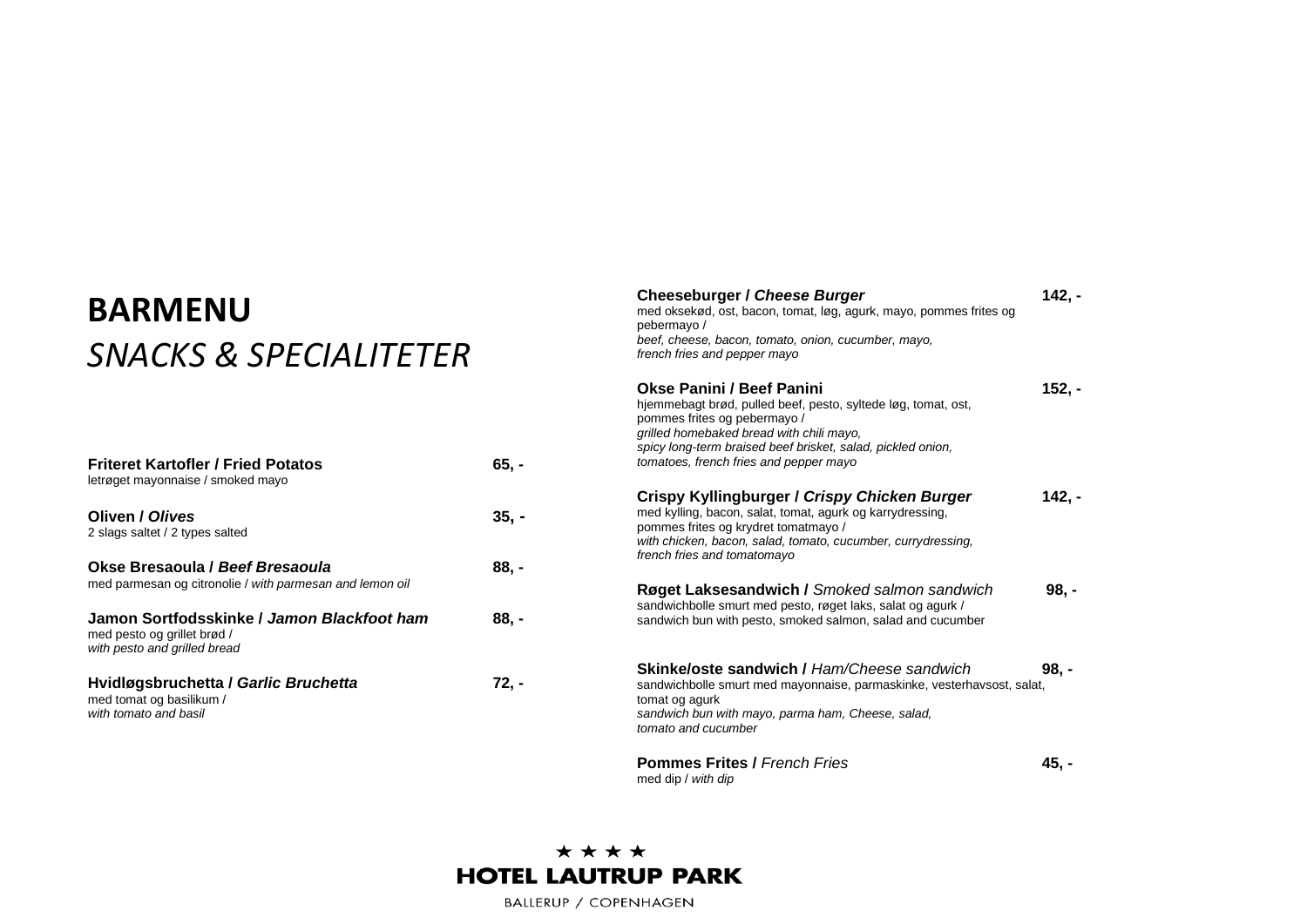# **WINE BY THE GLASS**

#### **MOUSSERENDE VIN** */ SPARKLING WINE*

| <b>Maison Albert Sounit</b> | N                     | 75, -   |
|-----------------------------|-----------------------|---------|
| <b>ROSEVIN / ROSÉ</b>       |                       |         |
| Chateau Paradis Rose        | Provence              | $79. -$ |
| Quinta Clarisa Rose         | Rueda                 | $79. -$ |
|                             |                       |         |
|                             |                       |         |
| <b>HVIDVIN / WHITE WINE</b> |                       |         |
| <b>Strub Riesling</b>       | Rheinhessen, Tyskland | $80, -$ |
| Grüner Veltliner Von Eckhof | Wagram, Østrig        | $95, -$ |
| Chablis                     | Bourgogne, Frankrig   | $90, -$ |
| Pazo Barrantes Albariño     | Galicien, Spanien     | $80, -$ |
|                             |                       |         |

| 1260 | Franz Haas Manna Schweizer      | Alto Adige, Italien           | $95. -$ |
|------|---------------------------------|-------------------------------|---------|
|      | Kupler Breitenberg Riesling     | Alsace, Frankrig              | $75. -$ |
|      | Franz Haas Pinot Grigio         | Alto Adige, Italien           | $75. -$ |
|      | Shaw & Smith Chardonnay         | Adalaide, Australien          | $85. -$ |
|      | Palliser Estate Chardonnay      | Martinborough, New<br>Zealand | $80 -$  |
|      | Palliser Estate Sauvignon Blanc | Martinborough, New<br>Zealand | $90 -$  |

#### **RØDVIN** */ RED WINE*

|      | 3170 Gine Gine Carigna             | Piorat, Spanien     | $80. -$ |
|------|------------------------------------|---------------------|---------|
| 3160 | Ribas Negra                        | Mallorca, Spanien   | $85, -$ |
| 3290 | Luigi Righetti Ripasso             | Veneto, Italien     | $75. -$ |
| 3940 | Domaine Lupier El Terroir          | Navarra, Spanien    | $95. -$ |
|      | Domaine Georges Joillot Pinot Noir | Bourgogne, Frankrig | $90, -$ |
|      | Tenuta Di Lilliano Sangiovese      | Toscana, Italien    | $80, -$ |
|      | Sebastiani Zinfandel               | Californien, USA    | $80. -$ |
|      | Chateau La Fon Du Berger           | Bordeaux, Frankrig  | 85.     |
|      | Alta Vista Malbec                  | Mendosa, Argentina  | 90.     |

| Gine Gine Carigna                  | Piorat, Spanien     | $80 -$  |
|------------------------------------|---------------------|---------|
| Ribas Negra                        | Mallorca, Spanien   | $85. -$ |
| Luigi Righetti Ripasso             | Veneto, Italien     | $75. -$ |
| Domaine Lupier El Terroir          | Navarra, Spanien    | $95. -$ |
| Domaine Georges Joillot Pinot Noir | Bourgogne, Frankrig | $90. -$ |
| Tenuta Di Lilliano Sangiovese      | Toscana, Italien    | $80, -$ |
| Sebastiani Zinfandel               | Californien, USA    | $80 -$  |
| Chateau La Fon Du Berger           | Bordeaux, Frankrig  | $85 -$  |
| Alta Vista Malbec                  | Mendosa, Argentina  | $90 -$  |

#### \* \* \* \* **HOTEL LAUTRUP PARK**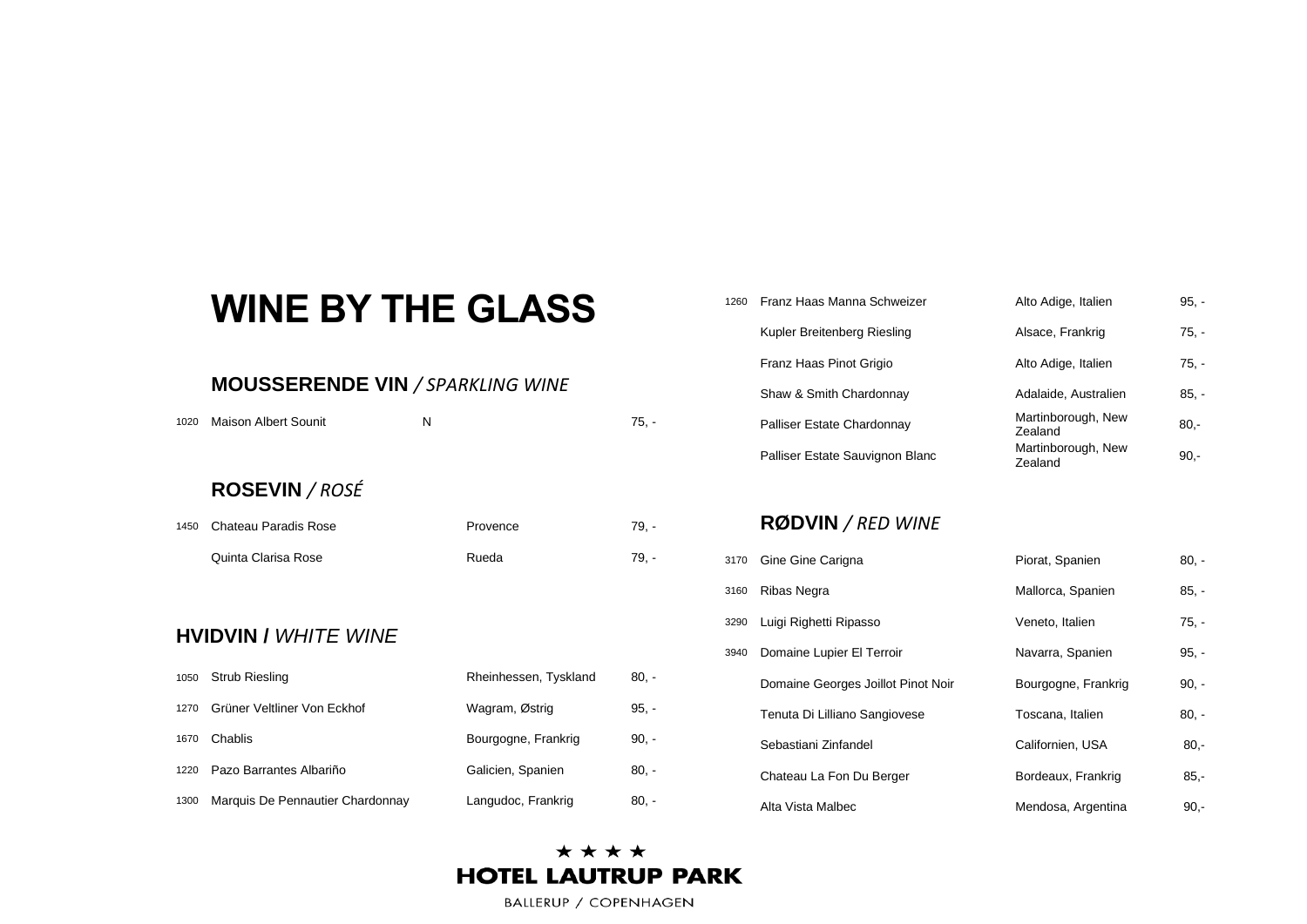| 4560 | MT. Edward Ted Pinot Noir        | Central Otago, New<br>Zealand | $85, -$       | Grimbergen Blonde<br>Kronbourg 1664<br>Nørrebro Bryghus New York Lager<br>Nørrebro Bryghus Ravnsborg rød | $39, -159, -$<br>$39, -159, -$<br>$69, -$<br>$69, -$ |
|------|----------------------------------|-------------------------------|---------------|----------------------------------------------------------------------------------------------------------|------------------------------------------------------|
|      |                                  |                               |               | Nørrebro Bryghus King's Country Brown Ale                                                                | $69, -$                                              |
|      | <b>DESSERTVIN / DESSERT WINE</b> |                               |               | Nørrebro Bryghus Bombay Ipa                                                                              | $69, -$                                              |
| 2010 | Don PX 1989 Gran Reserva         | Montilla, Spanien             | $55, -$       |                                                                                                          |                                                      |
|      | AA Dolc Mataró                   | Alella, Spanien               | $75, -$       | <b>FLASKEØL / BOTTLED BEER</b>                                                                           |                                                      |
|      |                                  |                               |               | Brooklyn (alkoholfri / alcohol free)                                                                     | $35. -$                                              |
|      | <b>FADØL / DRAFT BEER</b>        |                               |               | <b>VAND</b>                                                                                              |                                                      |
|      | Carlsberg                        |                               | $39, -159, -$ | Sodavand                                                                                                 | $32 -$                                               |
|      | Carlsberg 1883                   |                               | $39, -159, -$ | Coca Cola, Cola Zero, Sprite, Fanta etc.                                                                 |                                                      |
|      | <b>Tuborg Classic</b>            |                               | $39, -159, -$ | Juice                                                                                                    | $34. -$                                              |
|      | Jacobsen Brown Ale               |                               | $39, -159, -$ | appelsin, æble                                                                                           |                                                      |
|      | Jacobsen IPA                     |                               | $39, -159, -$ | San Pellegrino                                                                                           | $34, -149, -$                                        |
|      | Jacobsen Sæson                   |                               | $39, -159, -$ | Isvand, pr. pers.                                                                                        | $25 -$                                               |
|      | Grimbergen Sæson                 |                               | $39, -159, -$ |                                                                                                          |                                                      |
|      | Grimbergen Double Ambreé         |                               | $39, -159, -$ |                                                                                                          |                                                      |

#### \*\*\*\* **HOTEL LAUTRUP PARK**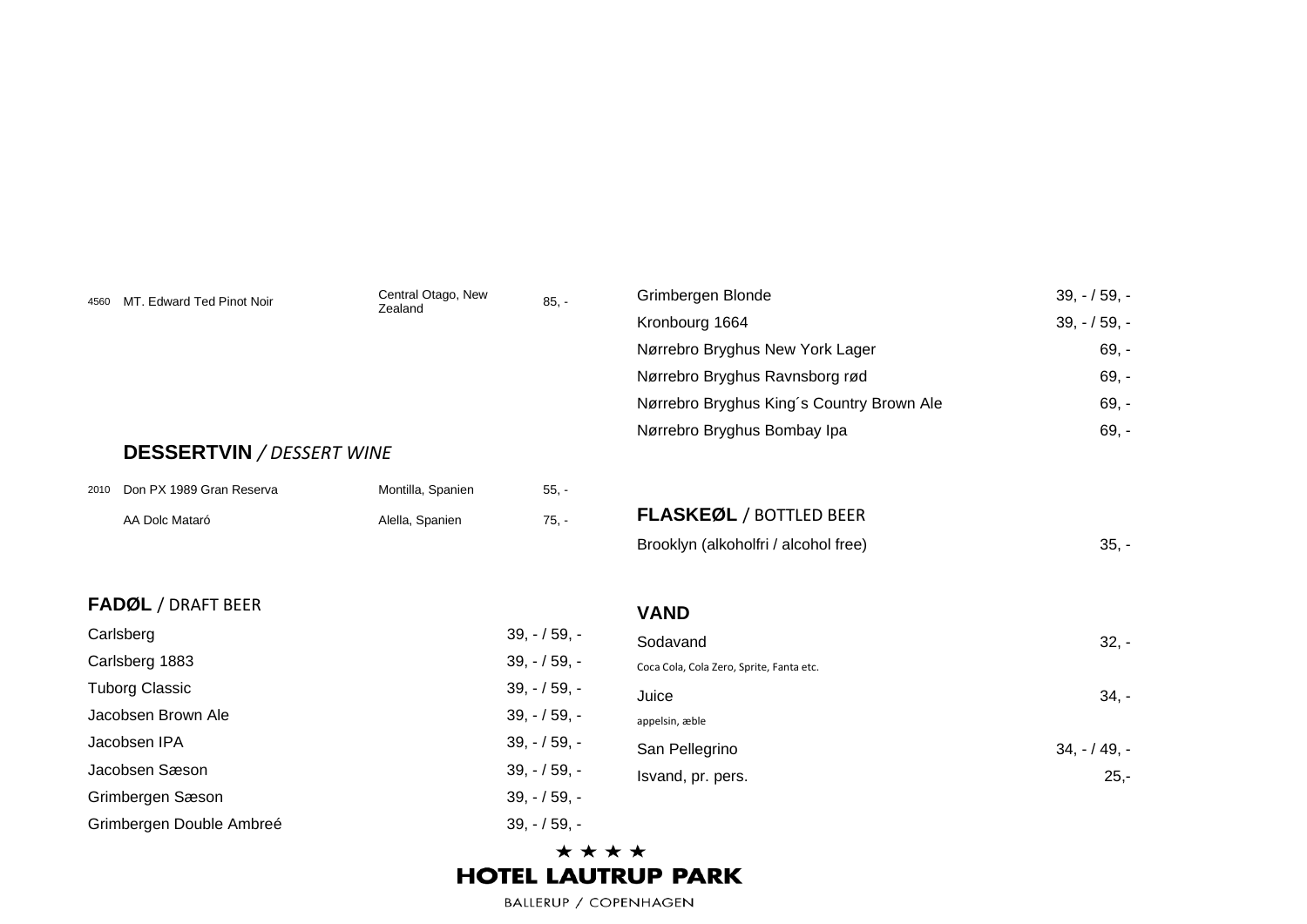#### **SPIRITUS** Gængse mærker  $35. -$ Likør / Liquor 35,  $35. -$ Avec/Bitter / from 35, cognac, eau de vie, grappa et c **WHISKEY Bushmills**  $35. -$ Talisker 50 , - Lagavulin , - Oban 50 , - Glengoyne 10 år  $s \hspace{2.5cm} 50$ , - Glengoyne 18 års  $75. -$ Tamhdu 10 års , - Tamdhu Batch Strength  $75. -$ Glenkinchie , - **Royal Salute**  $90, -$ Jack Daniels Honey / Jack Daniels 50 , - Stauning Smoked , - Stauning Rye , - Bowmore 12 år , - **GIN Tanqueray**  $35. -$ Bombay , - Syvsind  $45. -$ Copper pot Navy 55, - **ROM** Ron Zacapa 23 års  $45. -$ Ron Zacapa XO 75, - **Plantation**  $45. -$ Eldorado  $45. -$ Havana Club 7 års 7 års 45,  $45. -$ Havana Club Especial 45,  $45. -$ Skotlander White Rum  $45, -$ Great Dane Extra sweet  $45. -$ Great Dane White Rum  $45, -$

#### \* \* \* \* **HOTEL LAUTRUP PARK**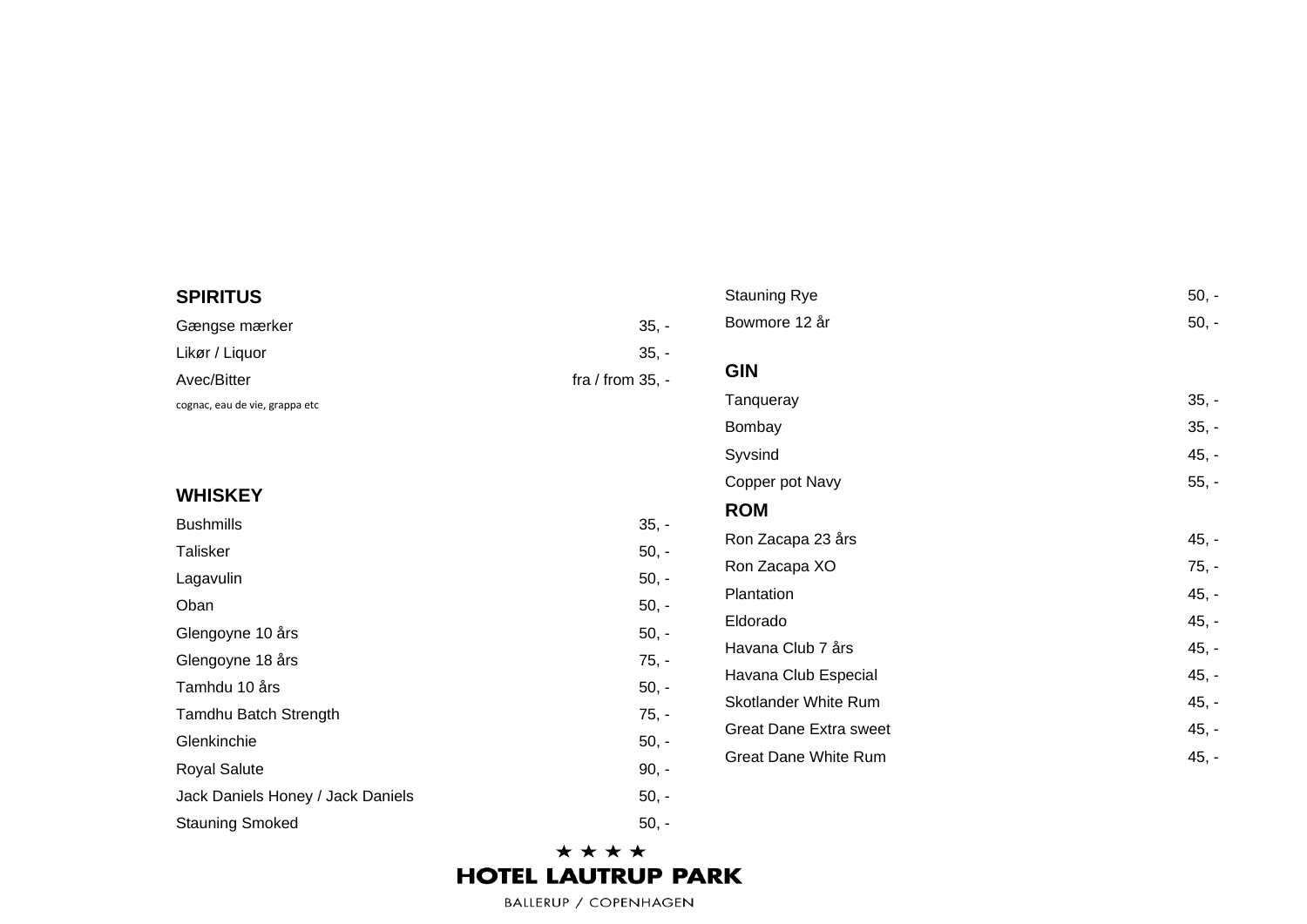#### **VODKA**

Absolut Vodka  $45, -$ Absolut Citron  $45. -$ **Absolut Kurant**  $45. -$ Absolut Raspberri  $45. -$ Belvedere Pure  $45. -$ Grey Goose  $45. -$ Beluga Noble Vodka  $45. -$ 

#### **KAFFE** / COFFEE

| Sort kaffe / Black coffee             | 29, |
|---------------------------------------|-----|
| The / Tea                             | 29, |
| Caffe latte / Chai latte or Cappucino | 45, |
| Espresso                              | 25, |
| Cortado                               | 35, |
| Dobbelt espresso or Americano         | 35, |
| Varm chokolade / Hot chocolate        | 45, |

#### **KAFFEDRINKS** / COFFEE DRINKS

Irish coffee

#### Cosmopolitan  $80. -$ Vodka, Cointreau, Lime, Tranebærjuice/Cranberry juice Daiquiri  $70.$ rom, gomme , lime **LONG DRINKS** Mojito 90,  $90. -$ Rom, Lime, Rørsukker/Cane sugar, Mynte/Mint, Soda Astronaut , - Råstoff strawberry -rhubarb, lemon Dark'n stormy  $80. -$ Rom, ginger beer, agustura bitters Moscow Mule 80, -

Filur 65

, -

70, -

#### \*\*\*\* **HOTEL LAUTRUP PARK**

 $29. -$ 

**COCKTAILS**

Vodka, lime, ginger beer

Gin Hass

Gin, lime, mango

Råstoff strawberry -rhubarb, appelsin/Orange

 $29. -$ 

 $45. -$ 

 $25. -$ 

 $35. -$ 

 $35, -$ 

 $45. -$ 

6 9 , -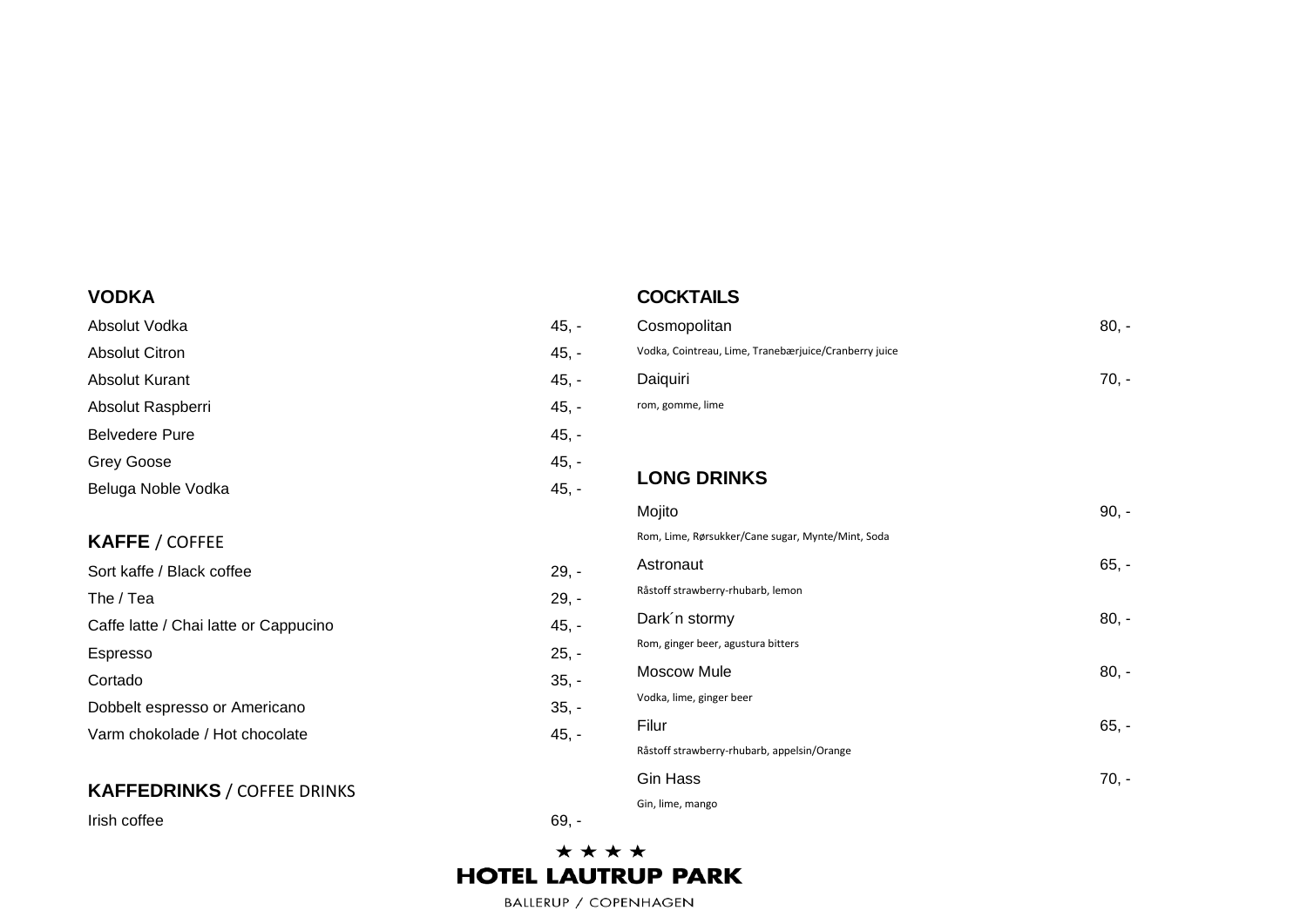| Raw Caramel cola<br>Råstoff salty caramel, cola, lime | $65, -$ |     | <b>VINLISTE</b><br><b>WINE LIST</b>                   |               |          |
|-------------------------------------------------------|---------|-----|-------------------------------------------------------|---------------|----------|
| <b>VIRGINS</b>                                        |         |     |                                                       |               |          |
| Virgin gin hass<br>lemon, lime, mango                 | $50, -$ |     | <b>MOUSSERENDE VIN</b><br><b>ISPARKLING WINE</b>      |               |          |
| Virgin sunrise                                        | $50, -$ |     |                                                       |               |          |
| Appelsin/Orange, Grenadine                            |         |     |                                                       |               |          |
| Virgin Cosmpopolitan                                  | $50, -$ |     | <b>SPANIEN / SPAIN</b>                                |               |          |
| Tranebær/Cranberry, Appelsin/Orange, Lime             |         | 103 | AA Privat Laietá Gran Reserva                         | Alella        | $438, -$ |
|                                                       |         |     | AA Cava Laietá Rosé Gran Reserva                      | Alella        | $438, -$ |
| <b>LOWBALL DRINKS</b>                                 |         |     |                                                       |               |          |
| Æblekage                                              | $60, -$ |     |                                                       |               |          |
| Licor 43, æble/appel, fløde/cream                     |         |     | <b>NEW ZEALAND</b>                                    |               |          |
| Ginger                                                | $65, -$ |     |                                                       |               |          |
| Licor 43, ginger ale, lime                            |         | 104 | <b>Quartz Reef Methode Traditionelle</b><br><b>NV</b> | Central Otago | $438, -$ |

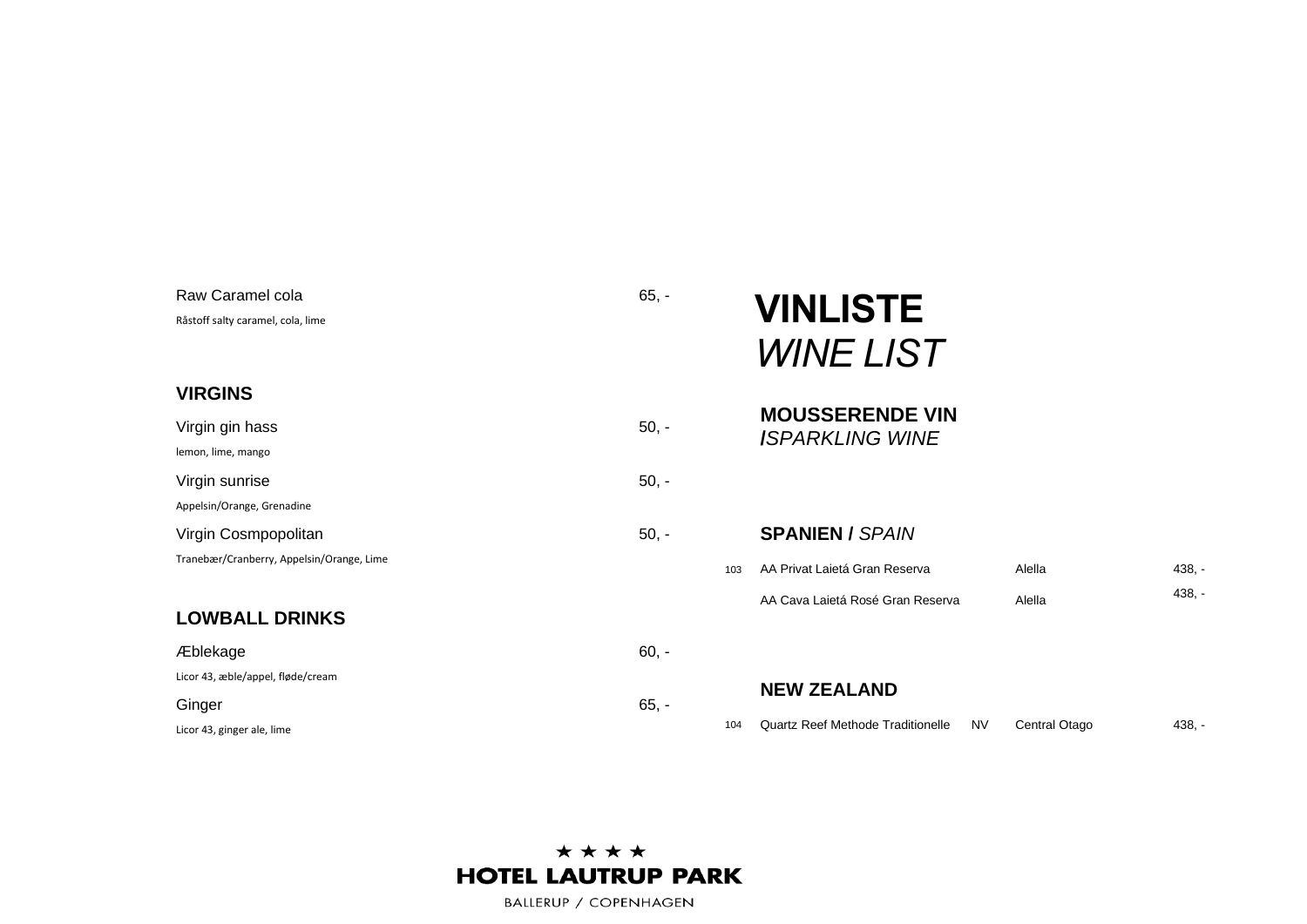#### **FRANKRIG /** *FRANCE*

| Mailly Les Echansons Millésime        |           | Champagne | $1498. -$ |
|---------------------------------------|-----------|-----------|-----------|
| Moët & Chandon Brut                   | <b>NV</b> | Champagne | $678. -$  |
| Moët & Chandon Ice Imperial           | <b>NV</b> | Champagne | $848. -$  |
| Moët & Chandon Brut Magnum            | <b>NV</b> | Champagne | $1398, -$ |
| Moët & Chandon Brut Rose              | <b>NV</b> | Champagne | $868, -$  |
| Kubler Crément d'Alsace               | <b>NV</b> | Alsace    | $368. -$  |
| Huré Fréres Cuvee Terre Natale        |           | Champagne | $778. -$  |
| Huré Fréres Memoire Extra Brut        | <b>NV</b> | Champagne | $778. -$  |
| Huré Fréres L'Inattendue              |           | Champagne | $648. -$  |
| Huré Fréres L'Instantanee             |           | Champagne | $608. -$  |
| Huré Fréres L'Invitation Brut         | <b>NV</b> | Champagne | $578. -$  |
| <b>Dhondt-Grellet Cramant Blanc</b>   | <b>NV</b> | Champagne | $678. -$  |
| Dhondt-Grellet Le Duo Rose            | <b>NV</b> | Champagne | $598. -$  |
| <b>Dhondt-Grellet Les Terres Fine</b> | <b>NV</b> | Champagne | $648, -$  |
| Chartogne-Taillet Brut Rosé           | <b>NV</b> | Champagne | $608, -$  |
| Dom Perignon Vintage                  | 2006      | Champagne | $2508. -$ |

#### **HVIDVIN /** *WHITE WINE*

#### **TYSKLAND /** *GERMANY*

| 105 | <b>Strub Riesling</b>          | Nierstein | $358. -$ |
|-----|--------------------------------|-----------|----------|
| 209 | Weingut Rebholz Weissburgunder | Pfalz     | $358. -$ |
| 210 | Weingut Rebholz Chardonnay R   | Pfalz     | 608. -   |

#### **SPANIEN** / *SPAIN*

| 120 | Muga Blanco                     | Rioja             | $298. -$ |
|-----|---------------------------------|-------------------|----------|
| 121 | Attis Rias Baixas Albariño      | Galicien          | $338. -$ |
| 123 | Vina Mein Blanco                | Galicien          | $328. -$ |
| 122 | Pazo Barrantes Albariño         | Galicien          | $358. -$ |
| 174 | <b>Belondrade Lurton</b>        | Rueda             | $478. -$ |
| 176 | Encus Taleia Sauvignon/Semillon | Coster del Segre  | $408. -$ |
| 177 | Suertes den Marques Vidonia     | Tenerife          | $428. -$ |
| 178 | Mustiquillo Mestizaje Blanco    | Vino de la Tierra | $338. -$ |

#### \*\*\*\* **HOTEL LAUTRUP PARK**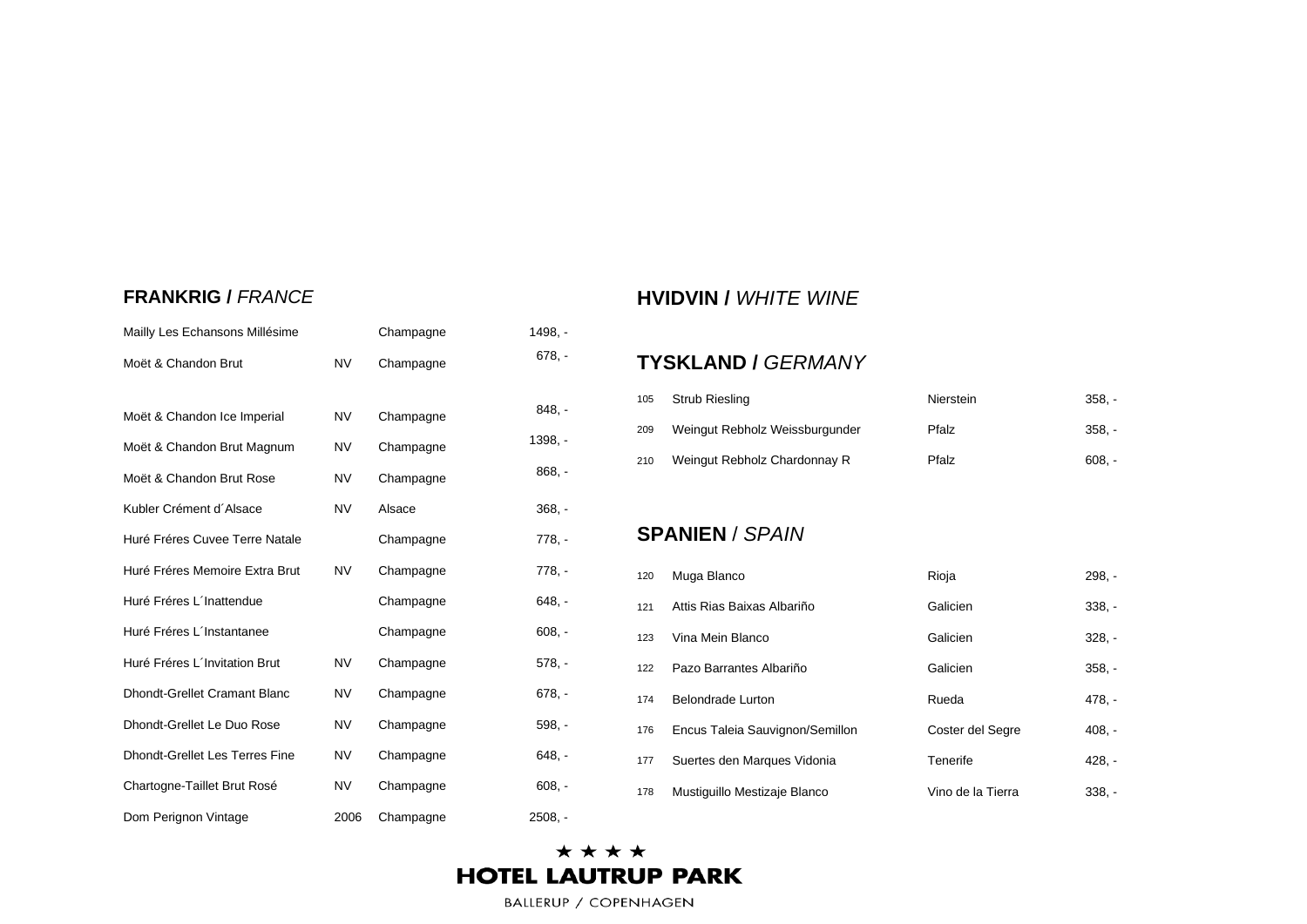#### **FRANKRIG** / FRANCE

| 111 | Barmes Buecher Pinot Blanc<br>Rosenberg           | Alsace              | $348. -$  |
|-----|---------------------------------------------------|---------------------|-----------|
| 113 | Barmes Buecher Riesling Grand Cru<br>Steingrubler | Alsace              | $508. -$  |
| 114 | Kubler Gewurztraminer 'K'                         | Alsace              | 348. -    |
| 115 | Kubler Breitenberg Riesling                       | Alsace              | $388, -$  |
| 116 | Domaine Du Carrou Sancerre                        | Loire               | $528. -$  |
| 166 | <b>Petit Chablis</b>                              | Bourgogne           | $438. -$  |
| 169 | L. Latour Mersault Blanc                          | Bourgogne           | $908, -$  |
| 170 | Bouzereau Mersault Charmes 1.Cru                  | Bourgogne           | $1098. -$ |
| 171 | Bouzereau Pouligny-Montrachet<br>1.Cru            | Bourgogne           | 1138. -   |
| 118 | Chateauneuf du Pape orbi                          | Chateauneuf du Pape | $558, -$  |
| 119 | Chateau Vieux Taillefer Blanc<br>Saint Emilion    | <b>Bordeaux</b>     | $818. -$  |

#### **ITALIEN /** *ITALY*

| 179 | Pio Cesare Piodilei Chardonnay | Piemonte   | 678. -   |
|-----|--------------------------------|------------|----------|
| 126 | Franz Haas Manna Schweizer     | Alto Adige | 408. -   |
| 125 | Franz Haas Pinot Grigio        | Alto Adige | $338. -$ |
| 180 | Bertani Soave Vintage Edition  | Soave      | 348. -   |

#### **USA**

| 129 | Liquid Farm White Hill          | Santa Ynes  | $578. -$  |
|-----|---------------------------------|-------------|-----------|
| 130 | Sandhi Chardonnay Santa Barbara | Californien | $578. -$  |
| 180 | Sandhi Chardonnay Bentrock      | Californien | $1128. -$ |
| 183 | Domaine Eden Chardonnay         | Californien | $560. -$  |
| 185 | Hanzell Chardonnay              | Californien | $1038. -$ |

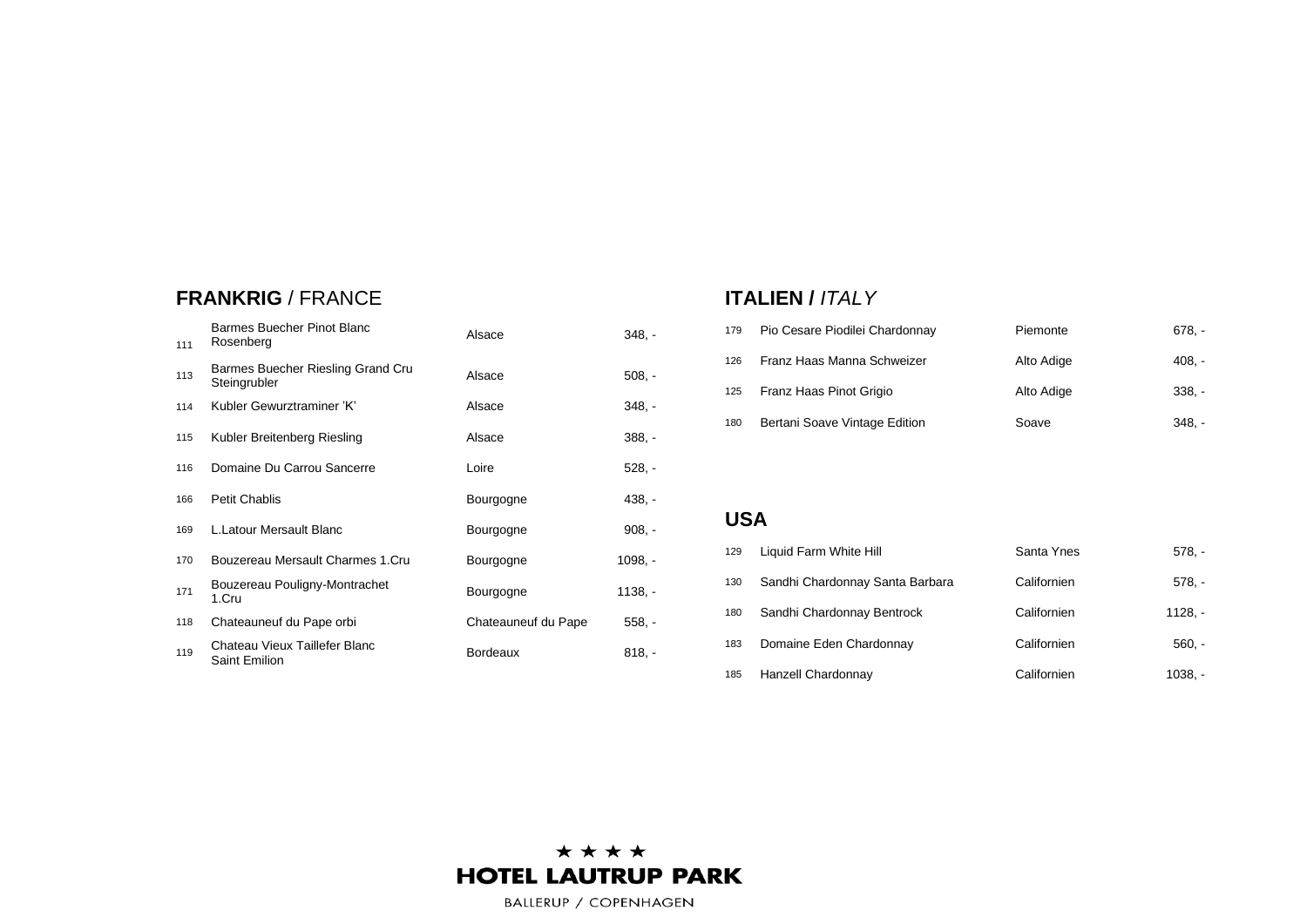#### **SYDAFRIKA /** *SOUTH AFRICA*

#### **NEW ZEALAND**

| 142 | Alheit Vineyards cartology | Swartland | $548. -$  |
|-----|----------------------------|-----------|-----------|
| 143 | Eben Sadie Palladius       | Swartland | $1098. -$ |
|     |                            |           |           |

#### **AUSTRALIEN /** *AUSTRALIA*

| 187 | By Farr Chardonnay           | Oregon       | 788. -   |
|-----|------------------------------|--------------|----------|
| 133 | Shaw & Smith Sauvignon Blanc | Adelaide     | $368. -$ |
| 134 | Shaw & Smith Chardonnay M3   | Adelaide     | $458. -$ |
| 135 | <b>Tolpuddle Chardonnay</b>  | Tasmanien    | $698. -$ |
| 136 | Yarra Yering Chardonnay      | Yarra Valley | 878. -   |

| 138 | Palliser Estate Chardonnay      | Martinborouge | $378. -$ |
|-----|---------------------------------|---------------|----------|
| 140 | Dog Point Sauvignon Blanc SEC94 | Marlborouge   | 478. -   |
| 141 | Dog Point Chardonnay            | Marlborouge   | 478. -   |
| 189 | Neudorf Chardonnay              | Nelson        | $418. -$ |
| 190 | Neudorf Chardonnay Moutere      | Nelson        | $848. -$ |
| 192 | <b>Quartz Reef Pinot Gris</b>   | Central Otago | 438. -   |

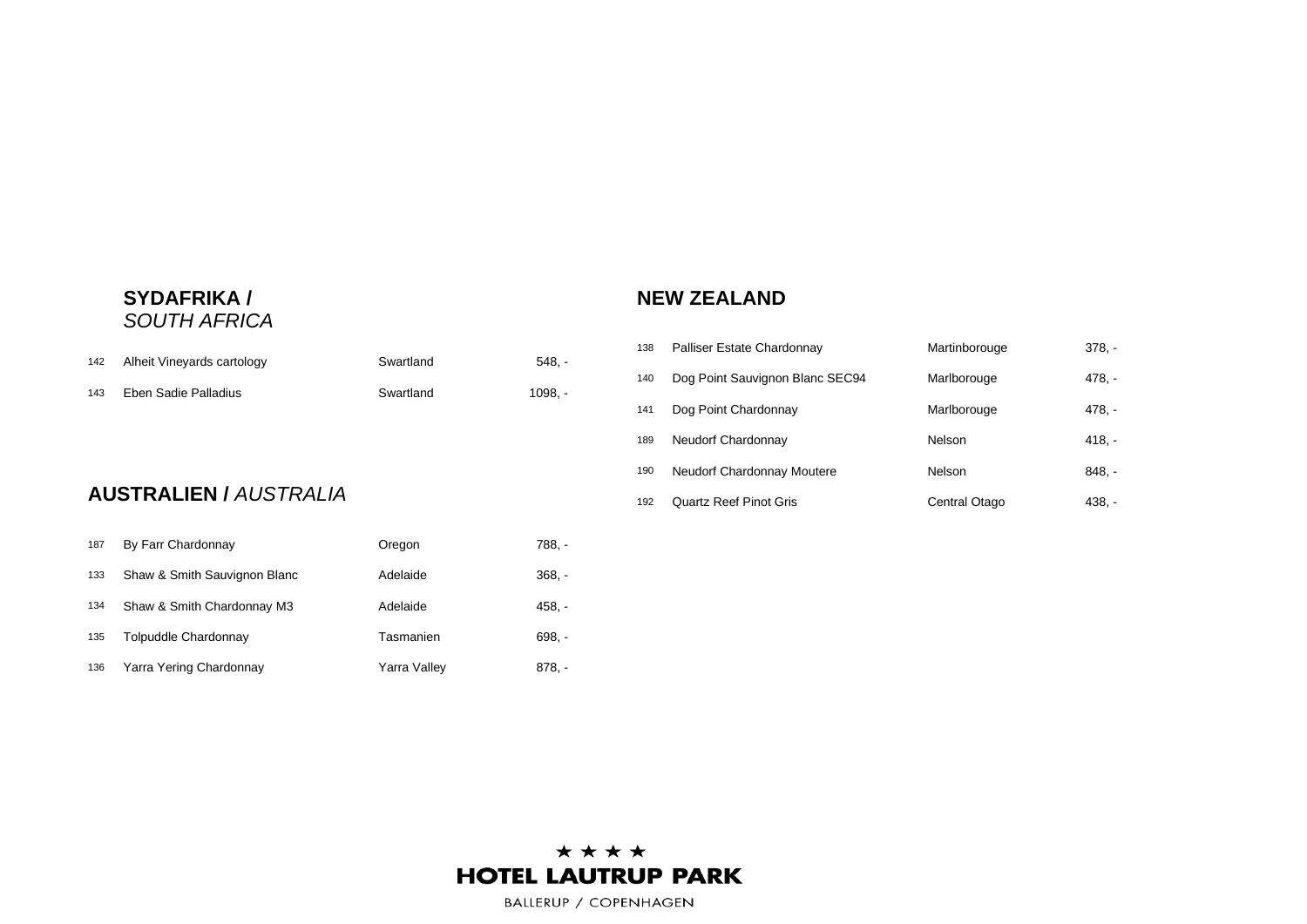#### **ROSEVIN /** *ROSÉ*

#### **RØDVIN /** *RED WINE*

#### **FRANKRIG /** *FRANCE*

| 195 | Chateau Paradis Rosé   | Provence | $328. -$ |
|-----|------------------------|----------|----------|
|     | <b>SPANIEN / SPAIN</b> |          |          |
| 144 | Quinta Clarisa Rosé    | Rueda    | $318. -$ |
|     | Muga Rose Magnum       | Rioja    | $518. -$ |

#### **FRANKRIG /** *FRANCE*

| 366 | Les Peyeouses                                     | Rhone           | $458, -$  |
|-----|---------------------------------------------------|-----------------|-----------|
| 367 | Chateau Desmirail La Chartreuse                   | Margaux         | 748, -    |
| 368 | Soucherie Anjou Rouge                             | Loire           | $328, -$  |
| 301 | L. Latour santenay Rouge                          | Bourgogne       | $408, -$  |
| 439 | L. Latour Pommard                                 | Bourgogne       | $898, -$  |
| 302 | L. Latour Fleurie Les Garans                      | Bourgogne       | $388, -$  |
| 303 | Mark Haisma Gevrey Chambertin<br>Croix Des Champs | Bourgogne       | $698, -$  |
| 304 | Mark Haisma Bonnes Mares Grand<br>Cru             | Bourgogne       | $2378, -$ |
| 305 | Mark Haisma Cornas Les Combes                     | Bourgogne       | $698, -$  |
| 306 | Domaine Georges Joillot                           | Bourgogne       | $488. -$  |
| 307 | Lou Dumont Chambolle Musigny                      | Bourgogne       | $898, -$  |
| 309 | Lou Dumont Charmes-Chambertin<br><b>Grand Cru</b> | Bourgogne       | 1978, -   |
| 455 | J. Fournier Marsannay Rouge                       | Bourgogne       | 458, -    |
| 360 | Chateau Vieux Taillefer Grand Cru                 | <b>Bordeaux</b> | $1138, -$ |

#### \*\*\*\* **HOTEL LAUTRUP PARK**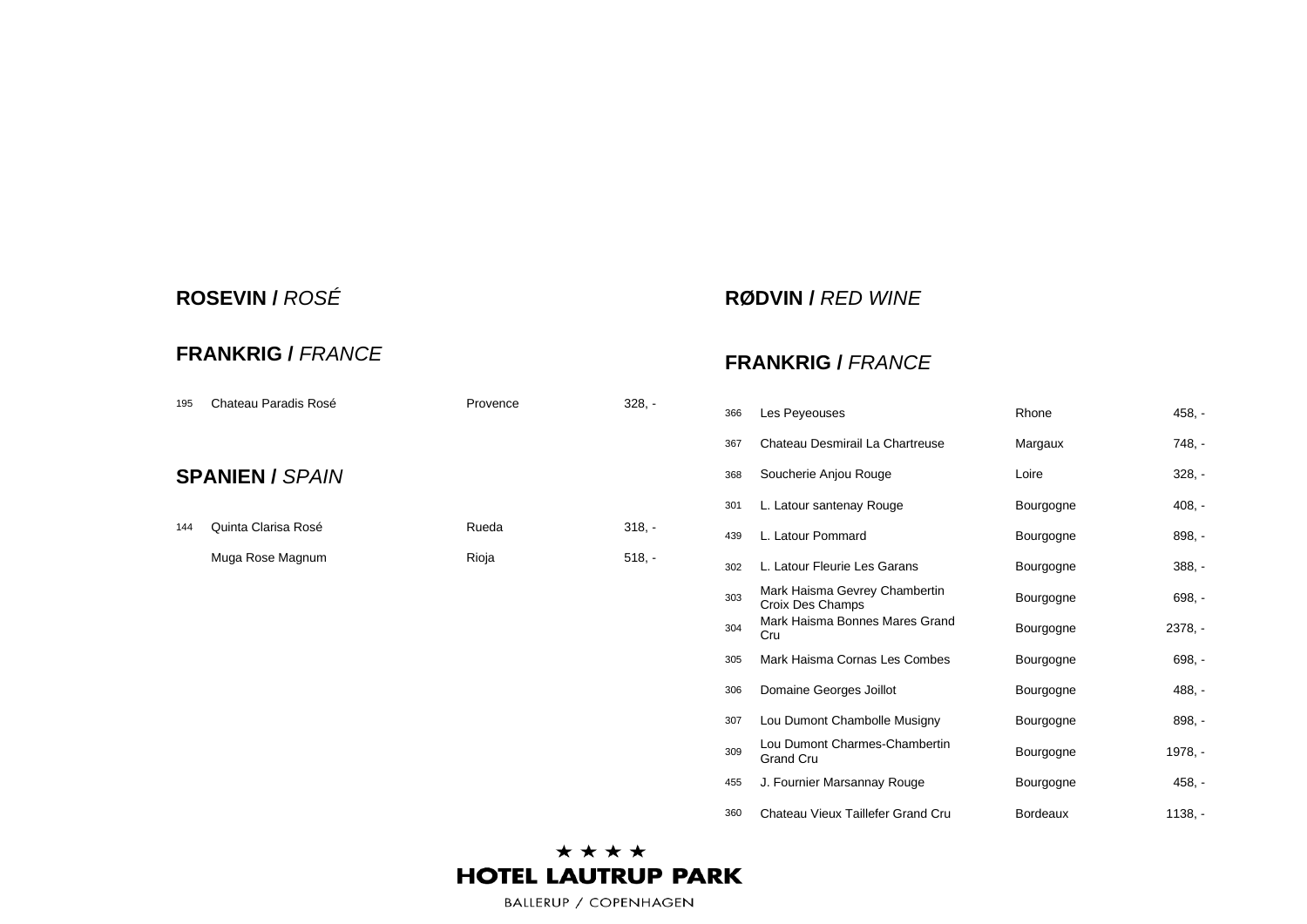| 363 | Chateau Vieux Taillefer Grand Cru<br>Magnum          | <b>Bordeaux</b> | $1628. -$ | 370 | Vina Pedrosa Crianza Magnum               | Ribera del Duero | $648, -$  |
|-----|------------------------------------------------------|-----------------|-----------|-----|-------------------------------------------|------------------|-----------|
| 364 | Chateau Vieux Taillefer Grand Crud<br>Dobbelt magnum | <b>Bordeaux</b> | 4408. -   | 371 | Vina Pedrosa Reserva                      | Ribera del Duero | $558, -$  |
|     |                                                      |                 |           | 375 | Vina Pedrosa Gran Reserva Magnum          | Ribera del Duero | $2068. -$ |
|     |                                                      |                 |           | 376 | Perez Pascuas Gran Selección              | Ribera del Duero | 2898, -   |
|     | <b>SPANIEN / SPAIN</b>                               |                 |           | 379 | Corral de Campanas Q. Quietud             | Toro             | $338, -$  |
| 314 | Muga Prado Enea Gran Reserva                         | Rioja           | $938. -$  | 381 | <b>Encus Thalarn Syrah</b>                | Coster del Segre | $648. -$  |
| 315 | Torre Muga                                           | Rioja           | $1128, -$ | 382 | Encus Acusp Pinot Noir                    | Coster del Segre | $608, -$  |
| 319 | Artadi Vinas de Gain                                 | Rioja           | $508. -$  | 423 | Gine Gine                                 | Priorat          | $328, -$  |
|     | Marques de Murietta Reserva<br>Magnum                | Rioja           | $1029. -$ |     | Samsö                                     | Priorat          | $1718, -$ |
|     | Marques de Murietta Dalmau                           | Rioja           | $1068, -$ |     | Pleret                                    | Priorat          | $638, -$  |
|     | Murietta Castillo Ugay Gran Reserva                  | Rioja           | 1968, -   |     | JoanGine                                  | Priorat          | $358, -$  |
|     | Murietta Castillo Ugay Gran Reserva<br>Magnum        | Rioja           | $2548. -$ |     | JoanGine Magnum                           | Priorat          | $758, -$  |
| 323 | Domaines Lupier El Terroir                           | Navarra         | $388. -$  | 424 | 4Kilos Gallinas y Focas (Hens &<br>Seals) | Mallorca         | $508, -$  |
| 324 | Domaines Lupier La Dama                              | Navarra         | $478, -$  | 425 | 4Kilos                                    | Mallorca         | $528. -$  |
|     | Monjardin Crianza                                    | Navarra         | $298, -$  |     | 4Kilos Magnum                             | Mallorca         | $948. -$  |
| 421 | El Seque Artadi                                      | Alicante        | $478, -$  | 426 | <b>Ribas Negre</b>                        | Mallorca         | $348, -$  |
|     | El Seque Artadi Magnum                               | Alicante        | $850, -$  | 428 | Suertes del Marques 7 Fuentes             | Tenerife         | $338. -$  |
|     |                                                      |                 |           |     |                                           |                  |           |

#### \*\*\*\* **HOTEL LAUTRUP PARK**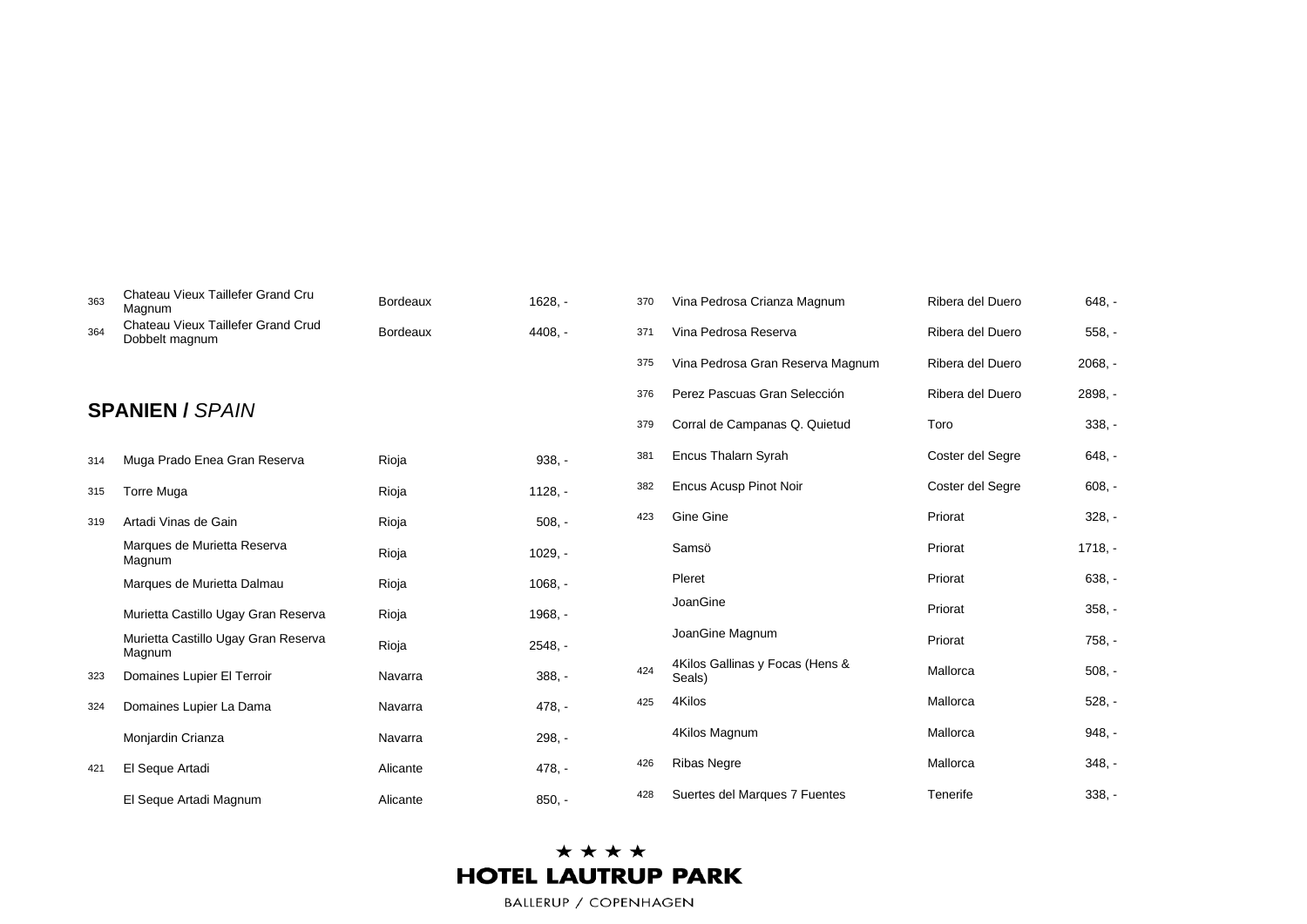| 429 | Suertes del Marques El Ciruelo              | Tenerife            | $528. -$  |
|-----|---------------------------------------------|---------------------|-----------|
| 430 | Mustiquillo Mestizaje                       | Tierra el Terrerazo | $338. -$  |
| 431 | Mustiquillo Finca Terrerazo Vino de<br>Pago | Tierra el Terrerazo | 478. -    |
| 326 | Clos de L'Obac                              | Piorat              | $1028. -$ |
| 383 | Misere                                      | Piorat              | $858. -$  |
| 384 | Misere                                      | Piorat              | $858. -$  |

| 433 | Il Borro Merlot/cab/Shiraz/PV | Toscana           | $608. -$ |
|-----|-------------------------------|-------------------|----------|
|     | ØSTRIG / AUSTRIA              |                   |          |
| 356 | Umathum Pinot noir            | Burgenland        | $608. -$ |
| 357 | Umathum Blaufränkisch         | <b>Burgenland</b> | 648. -   |

#### **ITALIEN /** *ITALY*

| 386 | Pio Cesare Barbaresco                     | Piemonte   | $848. -$  |
|-----|-------------------------------------------|------------|-----------|
| 387 | Pio Cesare Barolo                         | Piemonte   | $878, -$  |
| 388 | Pio Cesare II Bricco                      | Piemonte   | $1198, -$ |
| 389 | Pio Cesare OrnatoBarolo                   | Piemonte   | $1308. -$ |
| 333 | Franz Haas Pinot Nero                     | Alto Adige | $408. -$  |
| 334 | Franz Haas Pinot Nero Schweizer           | Alto Adige | 648. -    |
| 329 | Luigi Righetti Ripasso                    | Veneto     | $338. -$  |
| 432 | Il Borro Plan di Nova<br>Syrah/Sangiovese | Toscana    | $388. -$  |

#### **USA**

| 438 | Mouton Noir Horseshoes &<br>Handgrenades | NV | Oregon      | $388. -$  |
|-----|------------------------------------------|----|-------------|-----------|
| 440 | Kutch Pinot Noir                         |    | Californien | 758.      |
| 441 | Kutch Pinot Noir McDougall Ranch         |    | Californien | $778. -$  |
| 393 | Silverado Merlot Mt. Geroge V.           |    | Californien | $718. -$  |
| 395 | Silverado Stag's Leap Solo               |    | Californien | $1028, -$ |
| 396 | PiedraSassi Syrah Sebastiano             |    | Californien | $678. -$  |
| 397 | PiedraSassi Syrah Rim Rock               |    | Californien | $778. -$  |
| 337 | Mount Eden Estate Pinot Noir             |    | Californien | $698. -$  |

#### \*\*\*\* **HOTEL LAUTRUP PARK**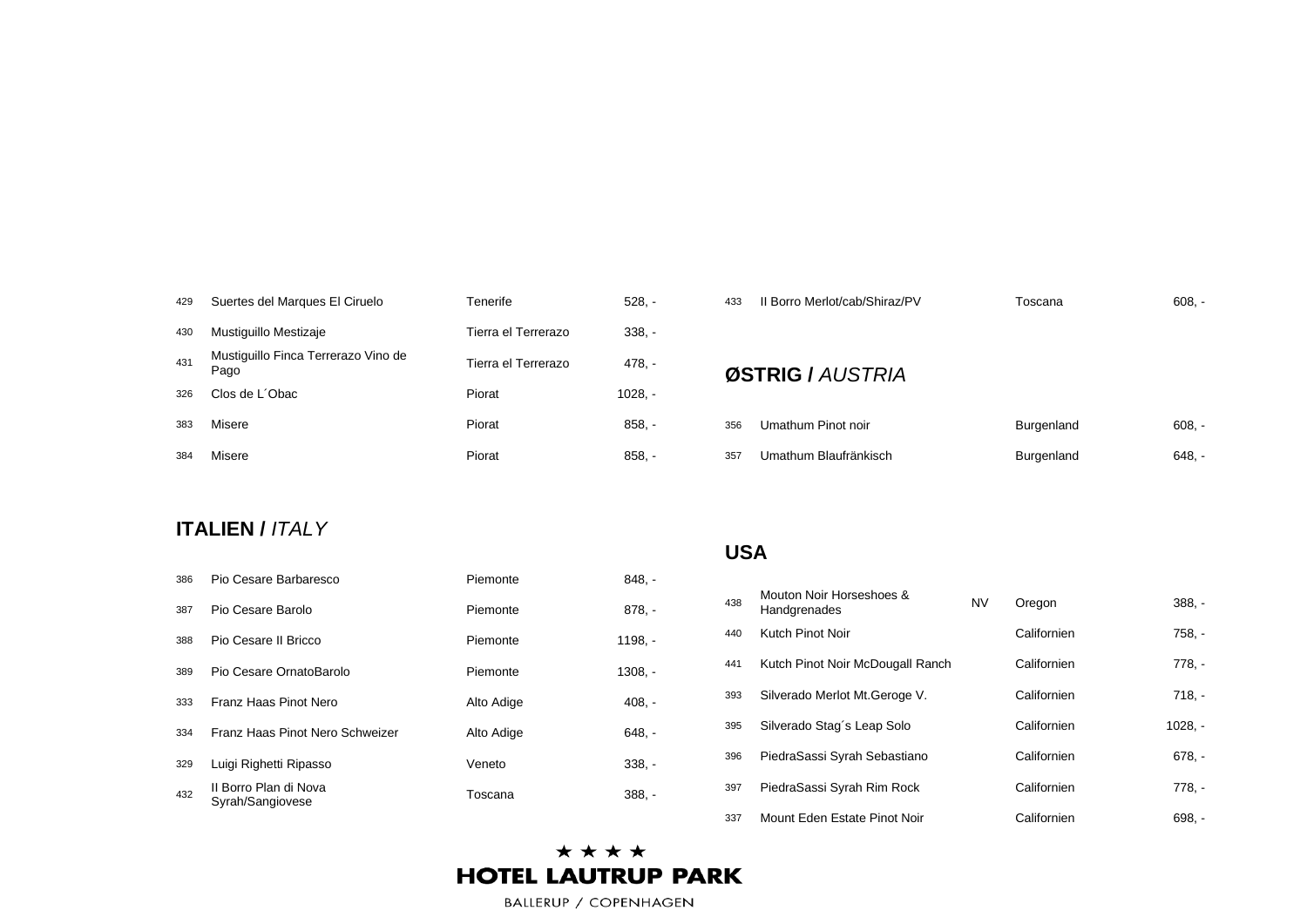| 442 | Continuum Mondavi                        | Californien | $3358. -$ |
|-----|------------------------------------------|-------------|-----------|
| 443 | Continuum Mondavi                        | Californien | $2198. -$ |
| 444 | Tribute to Grace Grenache St.<br>Barbara | Californien | $698. -$  |
| 445 | Tribute to Grace Grenache Shake<br>Ridge | Californien | $948. -$  |
| 340 | Hanzell Pinot Noir                       | Californien | 1198. -   |
| 400 | Jordan Cabernet Sauvignon Magnum         | Californien | 1458. -   |
| 344 | Silver Oak Napa Valley Cabernet          | Californien | 2508. -   |

#### **AUSTRALIEN /** *AUSTRALIA*

| 345 | Shaw & Smith Shiraz                 | Adelaide     | $458. -$ |
|-----|-------------------------------------|--------------|----------|
| 346 | <b>Tolpuddle Pinot Noir</b>         | Tasmanien    | $628. -$ |
| 446 | Yarra Yering Pinot Noir             | Yarra Valley | 778. -   |
| 447 | Yarra Yering Dry No. 1 Cabernet     | Yarra Valley | 778. -   |
| 448 | Yarra Yering Dry. No. 2 Shiraz      | Yarra Valley | 778. -   |
| 401 | Jasper Hill Georgia's Paddock       | Heathcote    | $808. -$ |
| 402 | Jasper Hill Georgia's Shiraz Magnum | Heathcote    | 1368. -  |

| 403 | Xanadu Cabernet Sauvignon | Margareth              | $368. -$ |
|-----|---------------------------|------------------------|----------|
| 404 | Xanadu Cabernet Reserve   | <b>Margareth River</b> | 748. -   |

#### **NEW ZEALAND**

| 451 | Te Mate Bullnose Syrah           | Auckland      | $528. -$  |
|-----|----------------------------------|---------------|-----------|
| 452 | Te Mate Coleraine                | Auckland      | $648. -$  |
| 350 | Palliser Estate Pinot Noir       | Martinborough | $428. -$  |
| 405 | Neudorf Pinot Noir Toms Block    | Nelson        | $418. -$  |
| 406 | Neudorf Moutere Pinot Noir       | Nelson        | $608. -$  |
| 351 | Burn Cottage Pinot Noir          | Central Otago | $678. -$  |
| 408 | Quartz Bendigo Pinot Noir Magnum | Central Otago | $1368. -$ |
| 456 | <b>Ted Pinot Noir</b>            | Central Otago | $388. -$  |

#### \*\*\*\* **HOTEL LAUTRUP PARK**